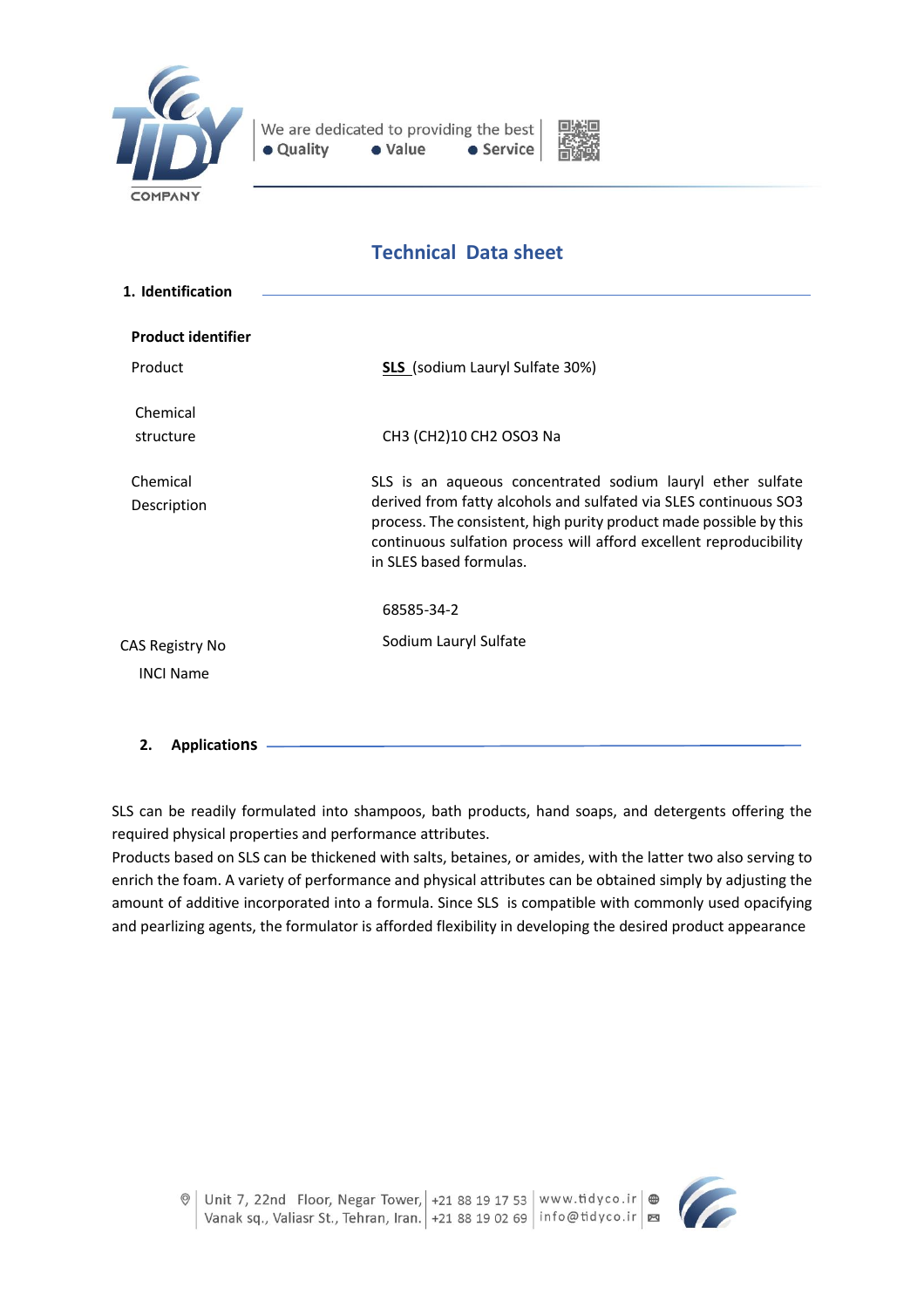



# **3. Typical Properties**

| <b>Typical Properties</b>               |                  |  |
|-----------------------------------------|------------------|--|
| Appearance at 25 °C                     | Mobile paste     |  |
| Actives, % (MW 302)                     | $28 - 30$        |  |
| Unsulfated Alcohol (language on CoA), % | 2 max            |  |
| Sodium Sulfate, %                       | 1 max            |  |
| pH, 10% aqueous                         | $7.0 - 9.0$      |  |
| Color, Klette                           | 30 Max           |  |
| Flash Point (PMCC), °C (°F)             | $>94$ ( $>201$ ) |  |
| Density at 25 °C, g/ml (lbs/U.S. gal.)  | 1.03(8.6)        |  |
| Critical Micelle Concentration, mg/L    | 279              |  |
| RVOC, U.S. EPA, %                       | 0                |  |
| Preservative                            | Not required     |  |

# **Environmental Effect**

SLS is readily biodegradable. A detailed biodegradability statement is available upon request.

# **Health Effects**

 Product is slightly to practically non-toxic orally (LD50 >5 g/kg).and it causes minimal skin and moderate eye irritation at 10% active.

# **Workplace Exposure**

Occupational exposure can occur primarily through skin contact or via inhalation of vapors

And mists.

Engineering controls, personal protective equipment, and other workplace practices should

be used to control these exposures.

# **Storage & Handling**

 Normal safety precautions (i.e., gloves and safety goggles) should be employed when handling SLS. Contact with the eyes and prolonged contact with the skin should be avoided. Wash thoroughly after handling material.